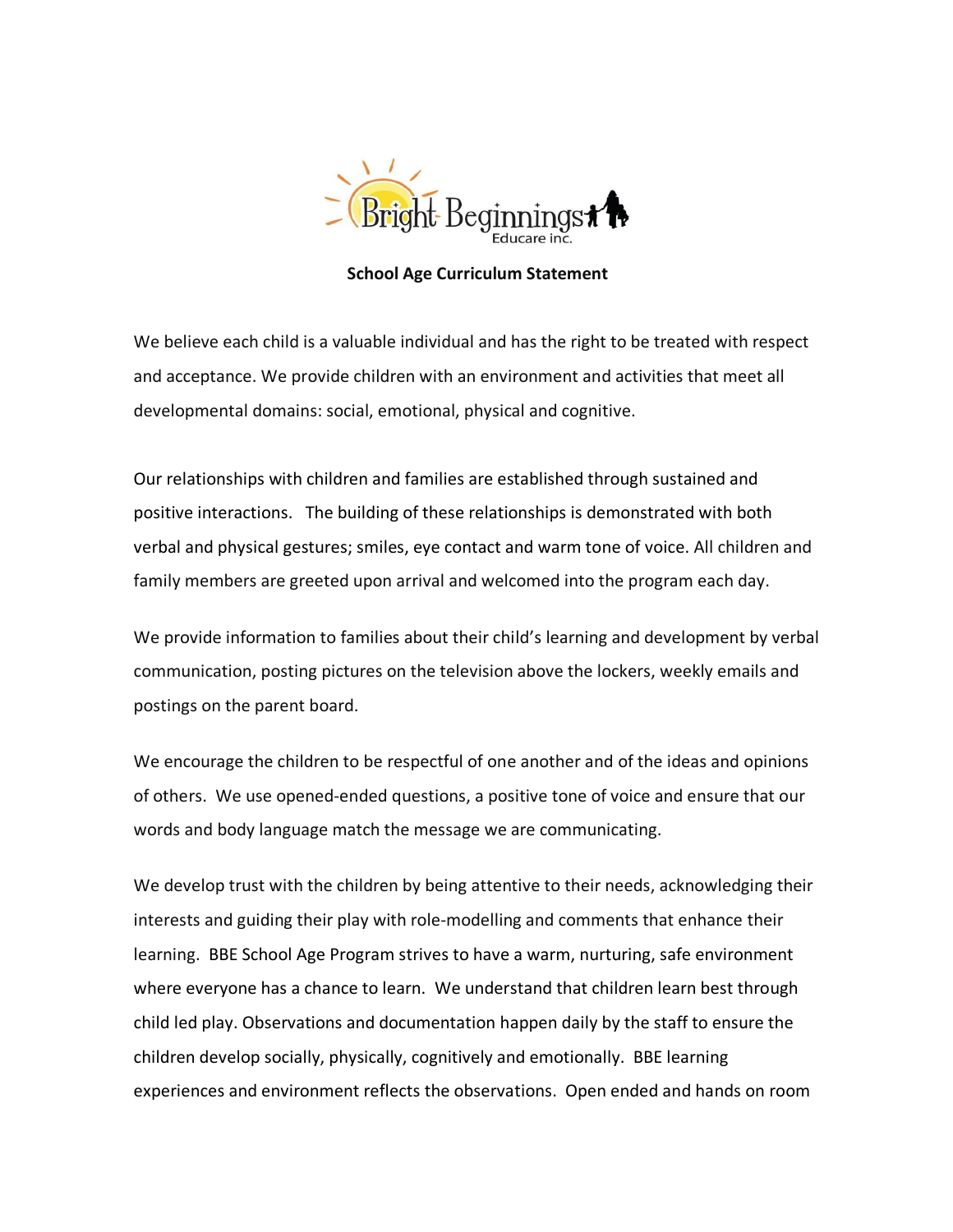arrangements and learning experiences will stimulate independent thinking, reasoning and build relationships.

BBE School Age program provides a sense of self and responsibility, for their environment and community. We encourage children to work together, with the role modelling of staff, in programming center activities and community-based activities. We encourage the children to be respectful of one another and their ideas and comments. These learning experiences will teach the virtues of compassion, kindness and consideration of others.

We believe play is the basis of all children's learning and that each child's play experience is unique. Play-based learning allows the children the freedom to choose their play area based on their own interests. This makes them an active participant in their learning, which helps to stimulate their curiosity, inventiveness, problem-solving skills, and social skills. provide large blocks of time for free play each day with a balance of both active and quiet play opportunities. We follow a daily schedule with regular routines and transitions so children are secure in knowing what to expect. However, it is flexible so we can make changes to the timing of routines or activities to meet the needs of individual children.

We provide opportunities for both indoor and outdoor play that encourage creativity, stimulate curiosity and promote a sense of wonder. The indoor play areas include fine motor, art, large muscle, blocks, construction materials, science, technology, library, music, daily living, sand and water play. The outdoor play area emphasizes large muscle development and activities by providing experiences that include running, jumping, cooperative games, bike riding, and play structures. Exposure to nature both outdoors and bringing nature indoors helps children gain respect, curiosity and wonder for the beauty of natural play experiences. The children are free to explore the materials in each of these areas and learn from hands-on experiences.

Our staff use an emergent curriculum approach to plan play areas and staff-led experiences. We offer toys, equipment and activities that are based on our knowledge of individual children, child development and the goals and wishes each family has for their child. This way, our planning emerges from the needs and interests of the children